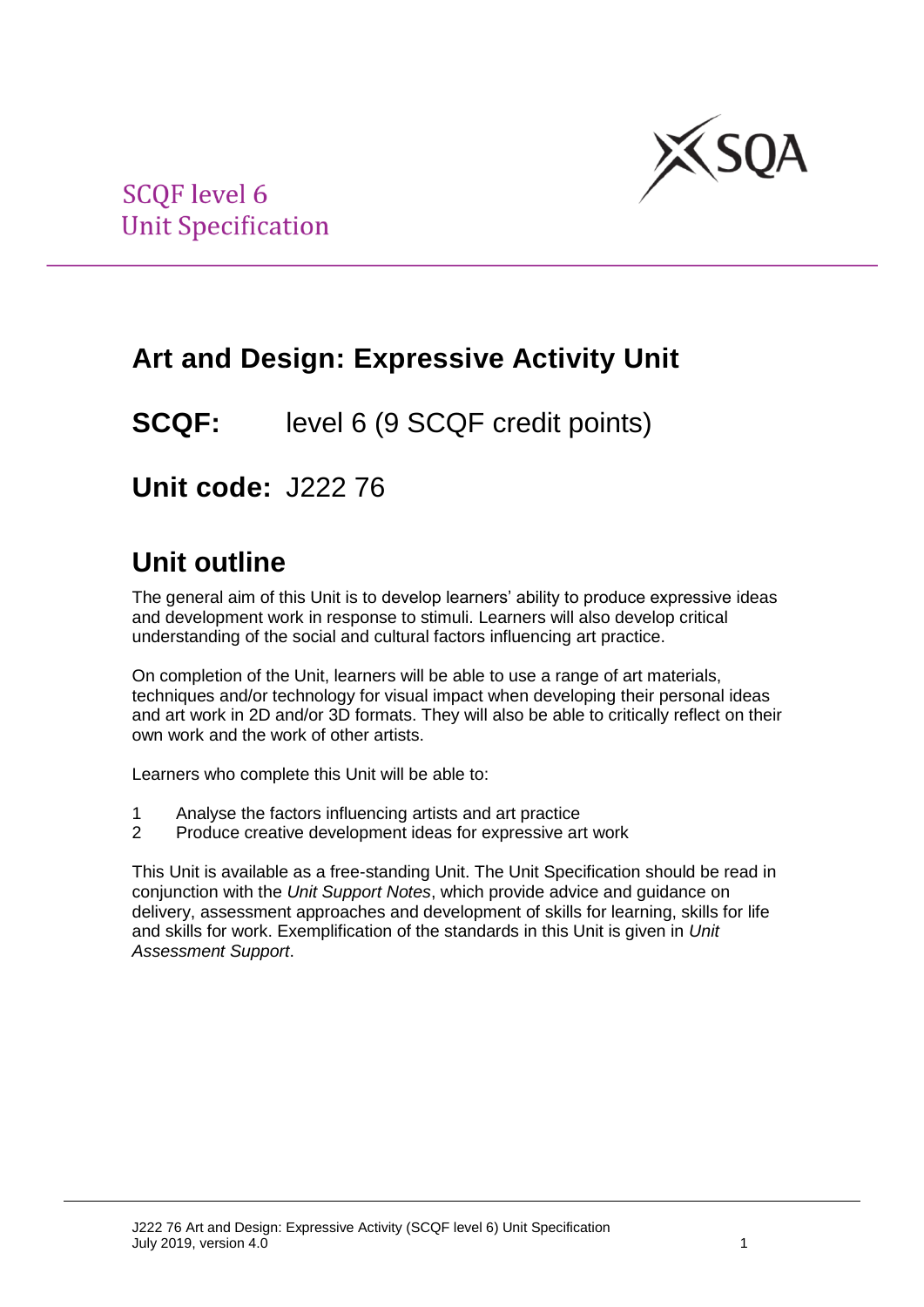## **Recommended entry**

Entry to this Unit is at the discretion of the centre. However, learners would normally be expected to have attained the skills, knowledge and understanding required by one or more of the following or equivalent qualifications and/or experience:

National 5 Art and Design Course or relevant equivalent Units

### **Equality and inclusion**

This Unit Specification has been designed to ensure that there are no unnecessary barriers to learning or assessment. The individual needs of learners should be taken into account when planning learning experiences, selecting assessment methods or considering alternative evidence. For further information, please refer to the *Unit Support Notes.*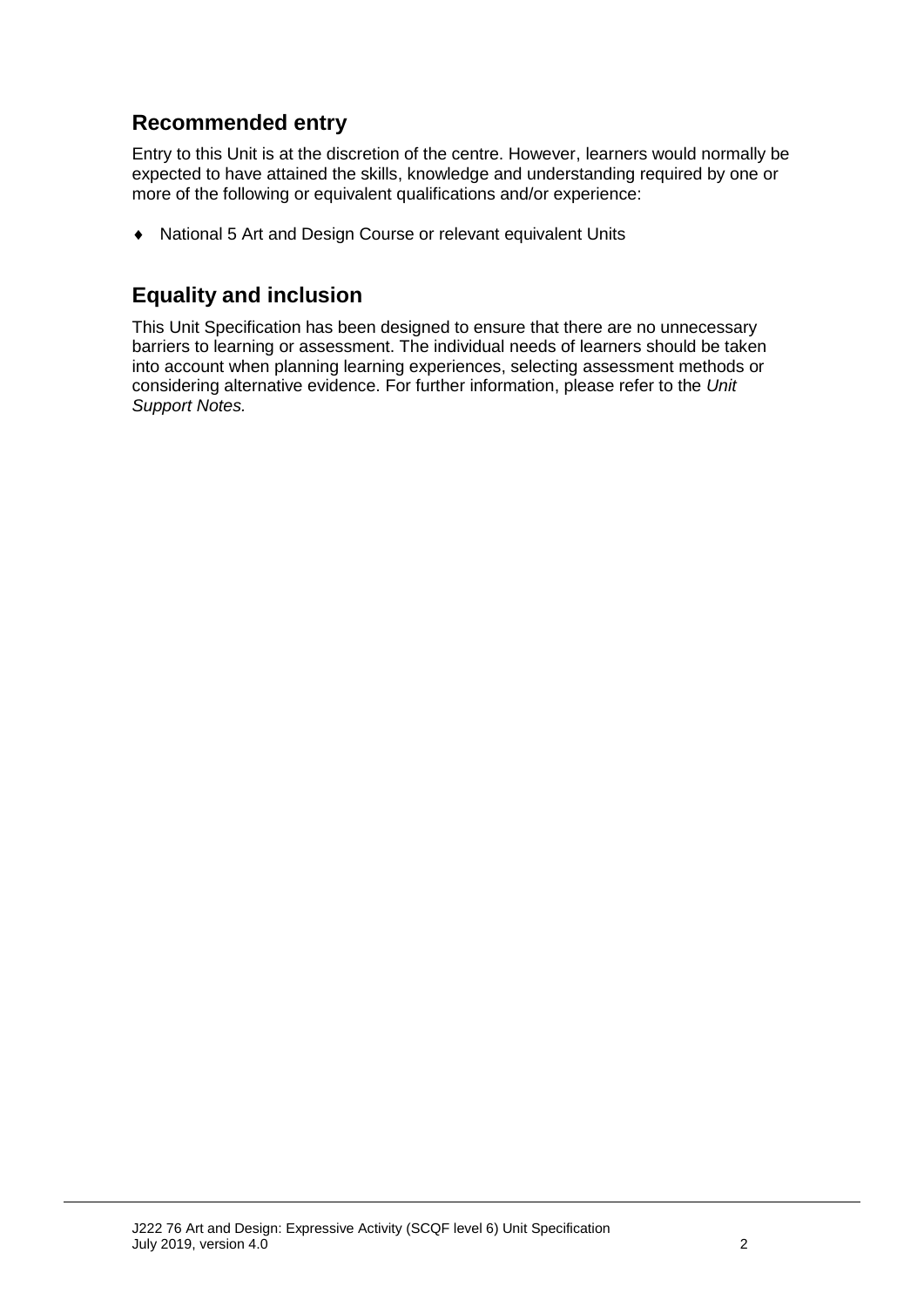# **Standards**

## **Outcomes and Assessment Standards**

### **Outcome 1**

#### **1 Analyse the factors influencing artists and art practice by:**

- 1.1 Describing how artists use a range of art materials, techniques and/or technology in their work
- 1.2 Analysing the impact of the artists' creative choices in a range of artists' work
- 1.3 Analysing the impact of social, cultural and/or other factors on selected artists and their practice

### **Outcome 2**

#### **2 Produce creative development ideas for expressive art work by:**

- 2.1 Negotiating suitable stimuli for the expressive art activity
- 2.2 Producing analytical drawings, studies and investigative research to represent specific qualities of the subjects
- 2.3 Using a selection of art materials, techniques and/or technology for creative effect and expressive impact
- 2.4 Developing selected visual elements and refining compositional ideas purposefully and creatively in 2D and/or 3D formats
- 2.5 Using complex problem solving and evaluation skills when planning and refining development ideas for expressive art work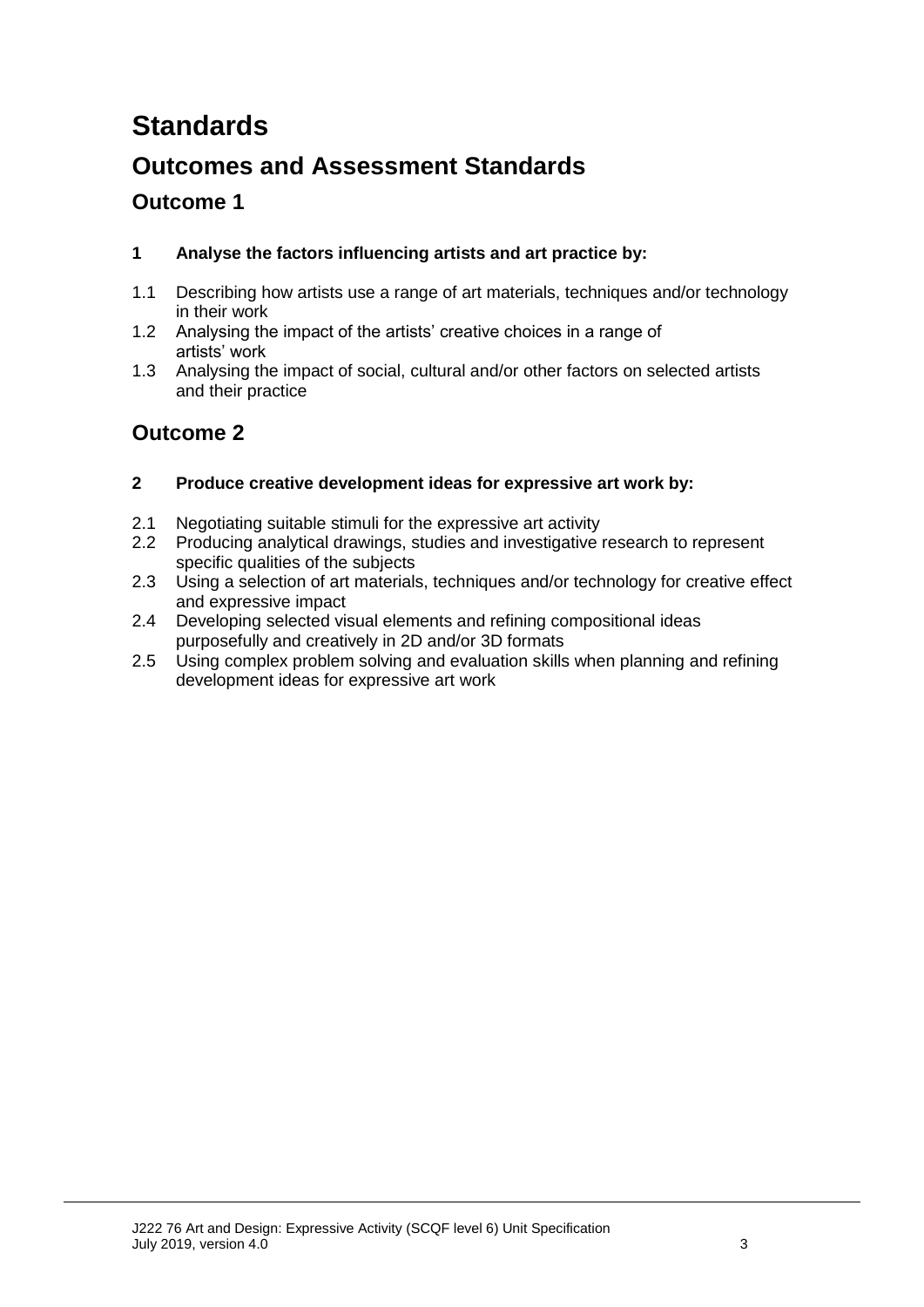## **Evidence Requirements for the Unit**

Assessors should use their professional judgement, subject knowledge and experience, and understanding of their learners, to determine the most appropriate ways to generate evidence and the conditions and contexts in which they are used.

Evidence will include a combination of practical, written or oral and/or recorded evidence.

Evidence may be presented for individual Outcomes or it may be gathered for the Unit as a whole by combining assessment holistically in one single activity. If the latter approach is used, it must be clear how the evidence covers each Outcome.

In this Unit, learners will be required to provide evidence of:

- analysis of the things that have influenced and inspired artists and their work using descriptive art vocabulary
- producing expressive drawings, studies and investigative research showing understanding of the subject matter
- using a variety of art materials, techniques and/or technology creatively for expressive effect in their work
- creatively developing and refining expressive ideas and art work in response to stimuli
- using complex problem solving and evaluation skills during the creative process

Exemplification of assessment is provided in *Unit Assessment Support*. Advice and guidance on possible approaches to assessment is provided in the *Unit Support Notes.*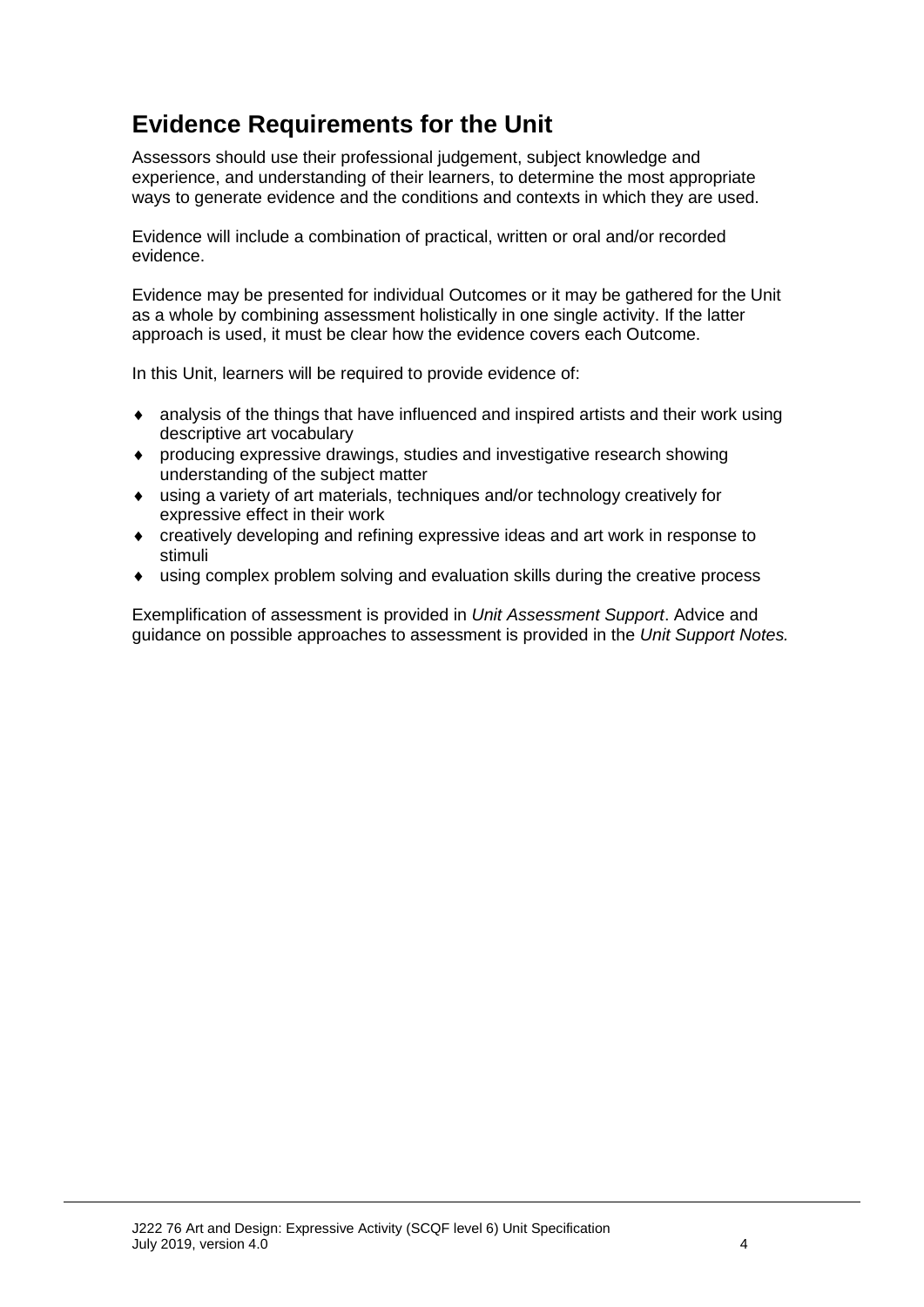## **Development of skills for learning, skills for life and skills for work**

It is expected that learners will develop broad, generic skills through this Unit. The skills that learners will be expected to improve on and develop through the Unit are based on SQA's *Skills Framework: Skills for Learning, Skills for Life and Skills for Work* and drawn from the main skills areas listed below. These must be built into the Unit where there are appropriate opportunities.

#### **3 Health and wellbeing**

3.1 Personal learning

#### **5 Thinking skills**

- 5.4 Analysing and evaluating
- 5.5 Creating

Amplification of these is given in SQA's *Skills Framework: Skills for Learning, Skills for Life and Skills for Work.* The level of these skills should be at the same SCQF level as the Unit and be consistent with the SCQF level descriptor. Further information on building in skills for learning, skills for life and skills for work is given in the *Unit Support Notes.*